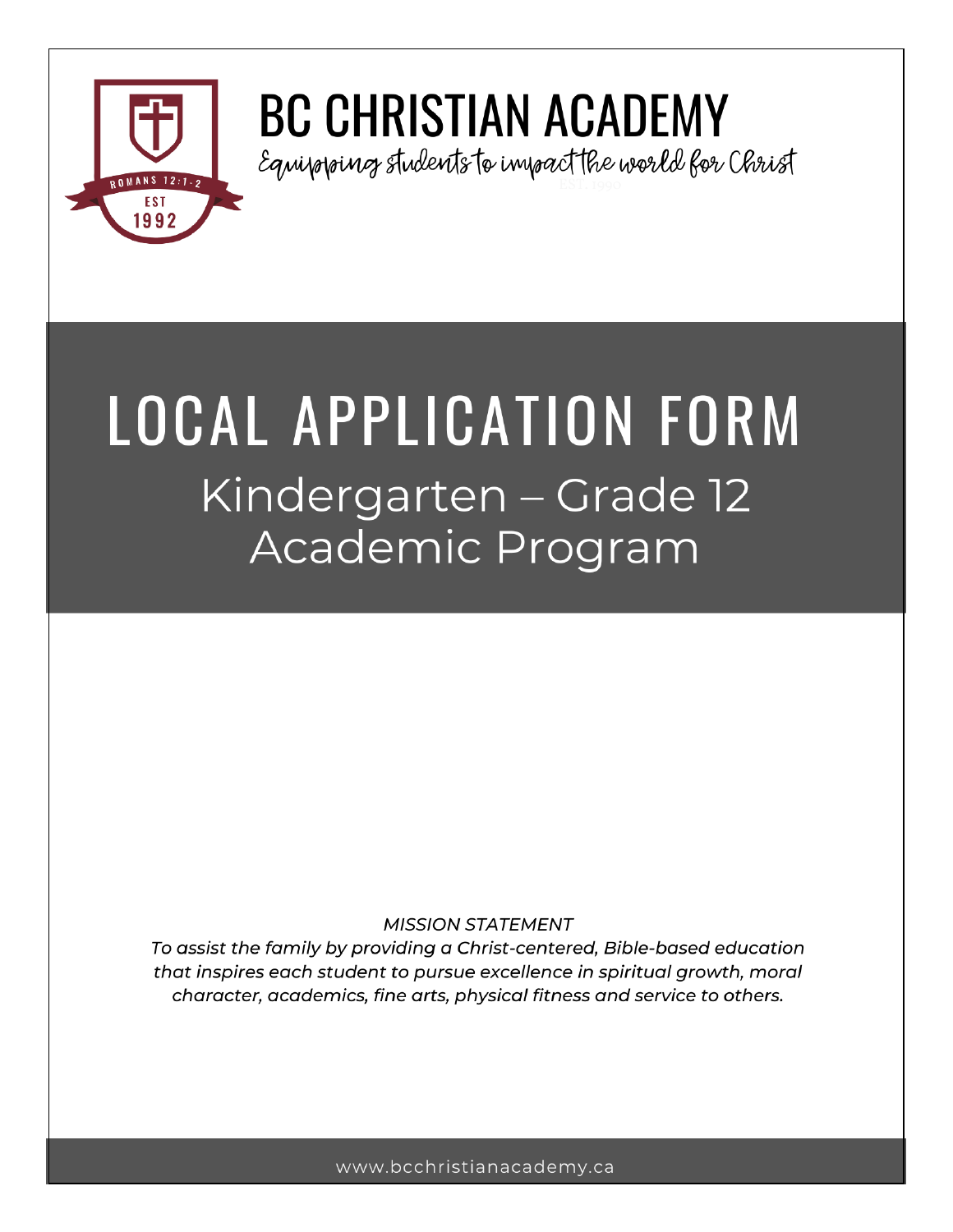# BC CHRISTIAN ACADEMY **K-12** Local Student Application Form

# ADMISSIONS PROCEDURES

We welcome your interest in seeking admission for your child(ren) at British Columbia Christian Academy. Admission to the school is based on the policies outlined as per the attached pages. It is important that you carefully read the Admissions Procedures, Statement of Faith, Parents' Code and the Tuition Policy. An application will not be considered unless, and until, the school receives all the items listed below.

- ❑ The completed New Local Student Application Form
- ❑ Tuition and Fees form (Form A)
- ❑ A completed Student Information Form for each student entering grades 1 12
- ❑ Proof of Age (e.g. copy of birth certificate)
- ❑ Kindergarten Questionnaire form (if applicable)
- □ A copy of the student's report card from the previous school year
- $\Box$  In the case of students born outside of Canada, proof of citizenship or landed immigrant status
- $\Box$  A copy of IEP or any other learning support/diagnostic reports (if applicable) If your child requires learning or behavioural assistance that has not been disclosed to the school, British Columbia

Christian Academy has the right to withdraw the student.

Upon receipt of all the above information, you will be notified of an interview date with the Principal. The presence of both parents at the interview is required except under unusual circumstances. Early application is recommended.

A non-refundable registration fee must be paid upon submission of application. Once acceptance has been confirmed, a deposit towards the total tuition fee is due and payable to hold placement for the student.

# WAITLIST POLICY

If the school needs to limit its enrollment, the priority rating system listed below will be used.

- 1. Siblings of children in the school.
- 2. Children of Christian Parents regularly attending church who promote and teach Christian Principles through Bible Study and prayer in the home and by consistent fellowship in a church community which embraces and promotes the Lordship of Jesus Christ.
- 3. Children of parents from other Christian schools.
- 4. The above families will be considered based on their child's academic progress, behaviour and Christian walk.
- 5. Date of application

If your child has been placed on a waiting list a new application is not necessary every year, provided you contact the Admissions Office (in writing) prior to October and notify us of your wish that the student's name remain on the wait list. If we do not hear from you we will automatically discard the applications.

## CONSENT / SUPPORT

 $\Box$  agree to fully support the school. By signing below I give permission for my child(ren) on the following areas:

## FIELD TRIP PERMISSION

□ I consent to have our child attend British Columbia Christian Academy's field trips, exploratory trips and other school events such as the Camp Retreat, Ski-day, that provide invaluable learning experiences and social skills for students. If activities are considered to be medium to high risk, an additional permission form with detailed information will be provided. I do not hold British Columbia Christian Academy liable for any accident or injury to my child(ren) while participating in these events.

#### PHOTOGRAPH & PUBLISHING CONSENT

Throughout the school year photographs are taken of various student activities which may be published in the school newsletter, school annuals, or on the school website and other promotional materials.

 $\Box$ I give permission to B.C.C.A. to use any photos of my child(ren) for advertising purposes or in school publications.

Parent Signature **Parent Signature** Parent Signature

\_\_\_\_\_\_\_\_\_\_\_\_\_\_\_\_\_\_\_\_\_\_\_\_\_\_\_\_\_\_\_\_\_\_\_\_\_ \_\_\_\_\_\_\_\_\_\_\_\_\_\_\_\_\_\_\_\_\_\_\_\_\_\_\_\_\_\_\_\_\_\_\_\_\_

\_\_\_\_\_\_\_\_\_\_\_\_\_\_\_\_\_\_\_\_\_\_\_\_\_\_\_\_\_\_\_\_\_\_\_\_\_ \_\_\_\_\_\_\_\_\_\_\_\_\_\_\_\_\_\_\_\_\_\_\_\_\_\_\_\_\_\_\_\_\_\_\_\_ Name of Child Date Signed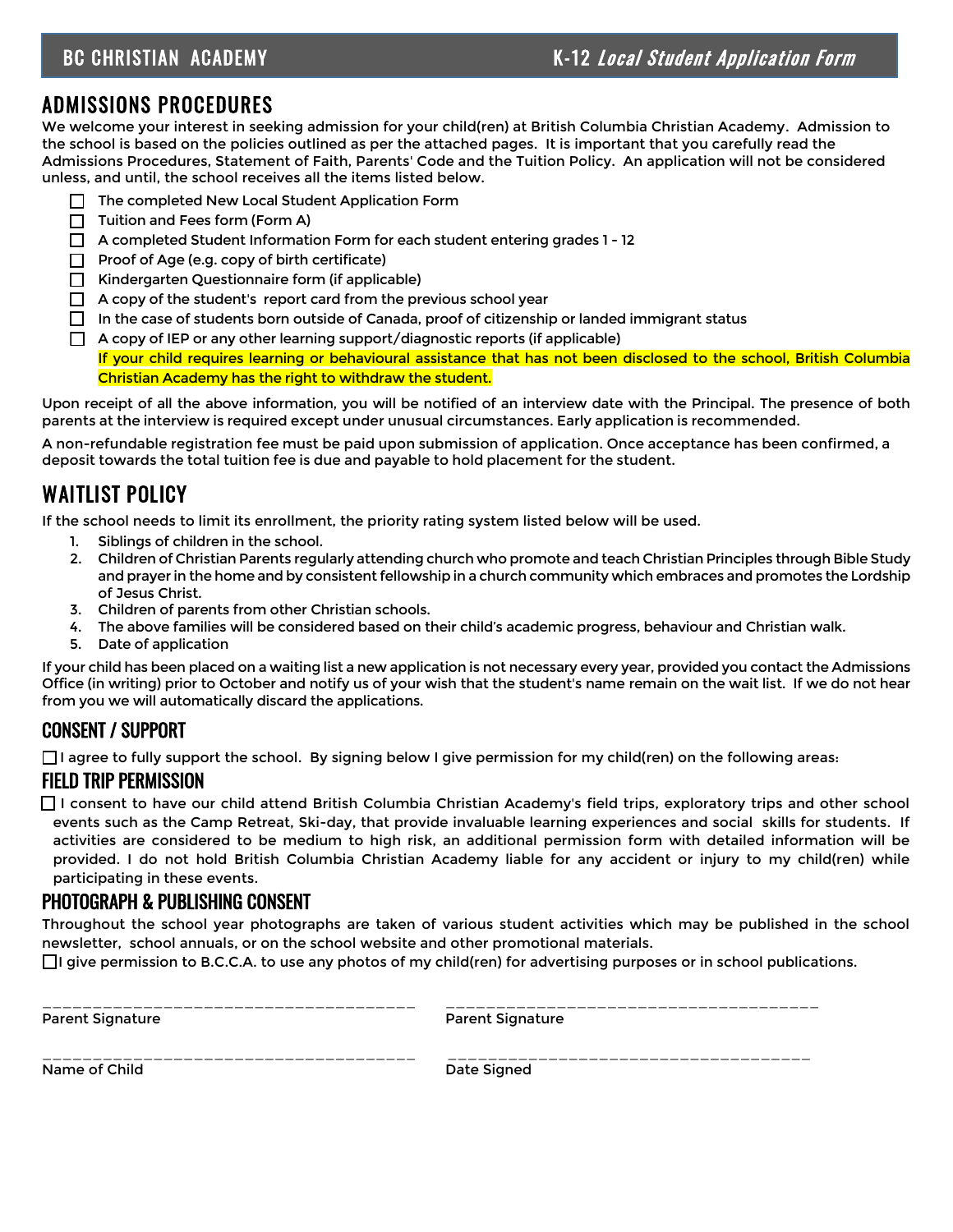# BC CHRISTIAN ACADEMY **K-12** Local Student Application Form

| <b>LEASE PRINT CLEARLY IN ENGLISH and</b><br>complete all sections of this form as fully and as accurately as possible. |                                                         | $\Box$                     | For office use only<br>$\Box$ Pas Sch<br>Sch-<br>Tuition (FA)                 |  |
|-------------------------------------------------------------------------------------------------------------------------|---------------------------------------------------------|----------------------------|-------------------------------------------------------------------------------|--|
|                                                                                                                         |                                                         | $\Box$<br>$\Box$           | <b>Family Referral</b><br>Standard                                            |  |
| Date of Application:                                                                                                    | <b>PEN</b>                                              | $\Box$                     | Birth Cert/Passport/PR<br><b>Interview Form</b>                               |  |
| Year / Month / Dav                                                                                                      | FamilyID:<br><u> 1919 - Jan Jan Jan Jan Jan Jan Jan</u> | $\Box$<br>$\Box$<br>$\Box$ | <b>Student Information Form</b><br>Medical/Immunization<br>Legal Residency/PR |  |
| <b>PERSONAL DATA</b>                                                                                                    |                                                         | $\Box$                     | Records Release ForM                                                          |  |

### PERSONAL DATA

| LAST (Surname)<br>-1 LEGAL NAME:                                                                              | <b>FIRST</b>                                                                                                                                                                                        | <b>MIDDLE</b>                                                                                     |                                                                        |  |
|---------------------------------------------------------------------------------------------------------------|-----------------------------------------------------------------------------------------------------------------------------------------------------------------------------------------------------|---------------------------------------------------------------------------------------------------|------------------------------------------------------------------------|--|
| <b>2 DATE OF BIRTH:</b><br>Year _______ Month ______ Day _____<br>* Attach copy of Birth Certificate/Passport | 3 GENDER:<br>$\Box$ MALE $\Box$ FEMALE                                                                                                                                                              | <b>4.a.</b> COUNTRY OF BIRTH:<br><b>b.</b> CURRENT CITIZENSHIP:<br>c. LANGUAGE(S) SPOKEN AT HOME: |                                                                        |  |
| 5 HOME ADDRESS:                                                                                               | Postal Code: _______                                                                                                                                                                                | <b>6 TELEPHONE NUMBERS:</b><br>Cell:<br>Home:                                                     |                                                                        |  |
| <b>7 PRIMARY CONTACT EMAIL ADDRESS:</b>                                                                       | 8 GRADE ENTERING: _________ and SCHOOL YEAR APPLYING FOR: _______ - _______<br>* To register for Kindergarten your child must turn 5 years of age on or before Dec.31 of the coming<br>school year. |                                                                                                   |                                                                        |  |
| <b>9 GRADE COMPLETED:</b> __________                                                                          | 10 HAS STUDENT HAD ANY OF THE<br><b>FOLLOWING CONCERNS</b>                                                                                                                                          |                                                                                                   | <b>11 HAS STUDENT EVER RECEIVED</b><br>LEARNING/DEVELOPMENTAL SUPPORT: |  |
| 9a HAS STUDENT EVER REPEATED A GRADE?<br>$\Box$ YES $\Box$ NO If yes, grade: ____                             | MENTAL HEALTH (attach doctor's report)<br><b>TBEHAVIORAL</b><br><b>TEMOTIONAL</b><br><b>PHYSICAL</b><br>$\Box N/A$                                                                                  |                                                                                                   | $\square$ YES $\square$ NO<br>Reports attached? $\Box$ YES $\Box$ NO   |  |
| <b>12 SCHOOL NAME AND ADDRESS:</b>                                                                            | <b>13 NAME OF PRINCIPAL:</b>                                                                                                                                                                        |                                                                                                   | <b>14 SCHOOL TELEPHONE NUMBERS:</b><br>Office:<br>Fax:                 |  |

# PARENT / GUARDIAN DATA

| <b>15 FATHER'S NAME:</b>                                                                                                     |                      | <b>16 MOTHER'S NAME:</b>                                                                                                                                                                                                       |                                                       |  |  |
|------------------------------------------------------------------------------------------------------------------------------|----------------------|--------------------------------------------------------------------------------------------------------------------------------------------------------------------------------------------------------------------------------|-------------------------------------------------------|--|--|
| 17 FATHER'S OCCUPATION:                                                                                                      |                      | <b>18 MOTHER'S OCCUPATION:</b>                                                                                                                                                                                                 |                                                       |  |  |
| <b>19 FATHER'S EMPLOYER:</b>                                                                                                 |                      | 20 MOTHER'S EMPLOYER:                                                                                                                                                                                                          |                                                       |  |  |
| 21 FATHER'S CONTACT TELEPHONE NUMBERS:                                                                                       |                      |                                                                                                                                                                                                                                | 22 MOTHER'S CONTACT TELEPHONE NUMBERS:                |  |  |
| Work:<br>Cell:                                                                                                               |                      | Work:                                                                                                                                                                                                                          | Cell:                                                 |  |  |
| 23 FATHER'S CITIZENSHIP STATUS: (Please check one)                                                                           |                      |                                                                                                                                                                                                                                | 24 MOTHER'S CITIZENSHIP STATUS: (Please check one)    |  |  |
| CANADIAN   LANDED IMMIGRANT   OTHER:                                                                                         |                      |                                                                                                                                                                                                                                | $\Box$ CANADIAN $\Box$ LANDED IMMIGRANT $\Box$ OTHER: |  |  |
| 25 CURRENT MARITAL STATUS: (Please check one)                                                                                |                      | FATHER's EMAIL ADDRESS: The contract of the contract of the contract of the contract of the contract of the contract of the contract of the contract of the contract of the contract of the contract of the contract of the co |                                                       |  |  |
| $\Box$ Married<br>$\Box$ Divorced<br><b>Nidowed</b>                                                                          |                      | MOTHER's EMAIL ADDRESS: WAS ARRESTED FOR A STRING AND THE STRING OF THE STRING OF THE STRING OF THE STRING OF THE STRING OF THE STRING OF THE STRING OF THE STRING OF THE STRING OF THE STRING OF THE STRING OF THE STRING OF  |                                                       |  |  |
| $\Box$ Separated $\Box$ Single                                                                                               |                      |                                                                                                                                                                                                                                |                                                       |  |  |
| <b>FAITH/BELIEF</b>                                                                                                          |                      |                                                                                                                                                                                                                                |                                                       |  |  |
| If not a believer, please circle one: Buddhist / Islam / Other : __________________/ None                                    |                      |                                                                                                                                                                                                                                |                                                       |  |  |
| Yes, I am a believer of the Christian faith as defined in the BC Christian Academy's Statement Of Faith (refer to next page) |                      |                                                                                                                                                                                                                                |                                                       |  |  |
| 26 NAME OF CHURCH CURRENTLY                                                                                                  | 27 CHURCH ADDRESS:   |                                                                                                                                                                                                                                | <b>28 NUMBER OF YEARS IN ATTENDANCE:</b>              |  |  |
| ATTENDING: (If you do not have a<br>church, please put NA):                                                                  |                      |                                                                                                                                                                                                                                |                                                       |  |  |
|                                                                                                                              |                      | 29 PASTOR'S/MINISTER'S REFERENCE LETTER<br>ATTACHED?                                                                                                                                                                           |                                                       |  |  |
| Name of Pastor/Minister:                                                                                                     | Telephone:<br>Email: | $\Box$ YES $\Box$ NO                                                                                                                                                                                                           |                                                       |  |  |
|                                                                                                                              |                      |                                                                                                                                                                                                                                |                                                       |  |  |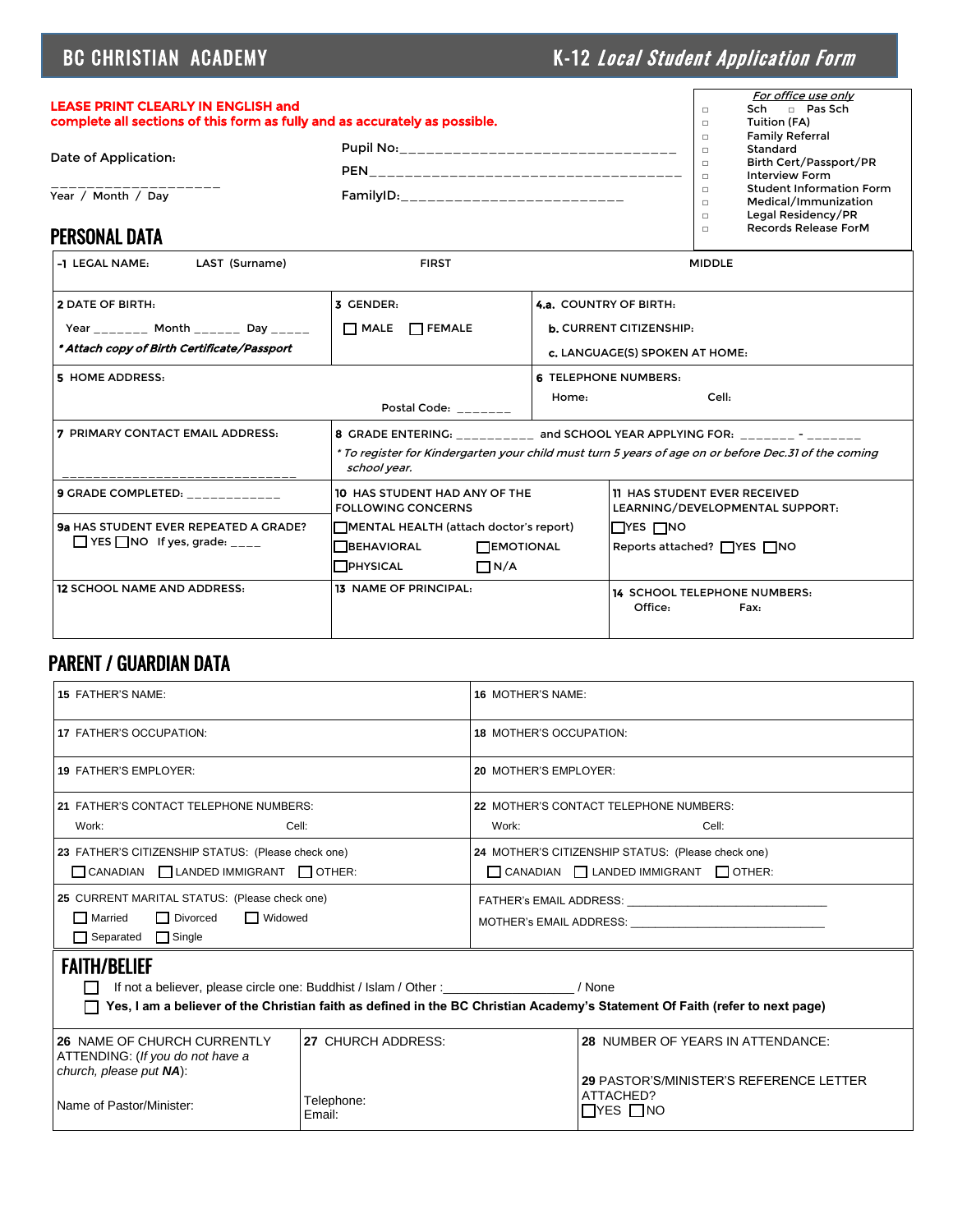# STATEMENT OF FAITH

Please read carefully British Columbia Christian Academy's Statement of Faith. Not all private schools are suitable for every family. It is important that each family attending this school agrees that they allow their children to be educated in accordance with the following:

- 1) We believe the Bible to be the inspired and only infallible, authoritative written word of God. II Timothy 3: 16-27
- 2) We believe that there is one God, eternally existent in three persons: Father, Son, and Holy Spirit. Matt. 28 19; II Cor. 13: 14
- 3) We believe that the universe originated by the creative act of God as revealed in Holy Scripture, and that the form of every kind of life was fixed at the time of its creation. Genesis 1: 1; John 1: 1
- 4) We believe in the true deity and true humanity of our Lord Jesus Christ His pre-existence, His virgin birth, His sinless life, His miracles, His vicarious and atoning death through His shed blood, His bodily resurrection, His ascension to the right hand of the Father, and His future visible return in power and glory. Colossians 1: 13-20; John 1: 14
- 5) We believe that the Lord Jesus Christ is the only mediator between God and man. I Timothy 2: 5
- 6) We believe that all men are lost and sinful, and that salvation is received through personal faith in the Lord Jesus Christ and by the act of regeneration of life by the Holy Spirit of God. Romans 3: 23-26; Titus 3:5
- 7) We believe that by the present indwelling ministry of the Holy Spirit, the Christian is enabled to live a godly life, and that every believer should practice the holiness which God requires. Ephesians 1: 13-14; Romans 8: 1-4 , 12: 1-2; Titus 2: 11-13
- 8) We believe in the resurrection of both the saved and the lost; they that are saved unto the resurrection of life, and they that are lost unto the resurrection of damnation. John 5: 24-25, 28-29
- 9) We believe in the spiritual unity of believers in our Lord Jesus Christ. John 5: 20-23; I Corinthians 12: 12-13
- 10) We believe the biblical marriage as a heterosexual marriage, consisting only of one man and one woman, united before God and state in a loving, life long commitment. This comprises the ideal environment for the nurturing and upbringing of children. It is foundational to a strong and united society and as such is to be fostered, strengthened, protected and encouraged.
- 11) We believe that support of, and participation in, the task of fulfilling the Great Commission is an obligation of all believers in our Lord Jesus Christ. Matthew 28: 19-20

I have read the Statement of Faith and understand these values will be taught to my child/children and will support these teachings.

Signature of Parent(s) Name of Parent(s)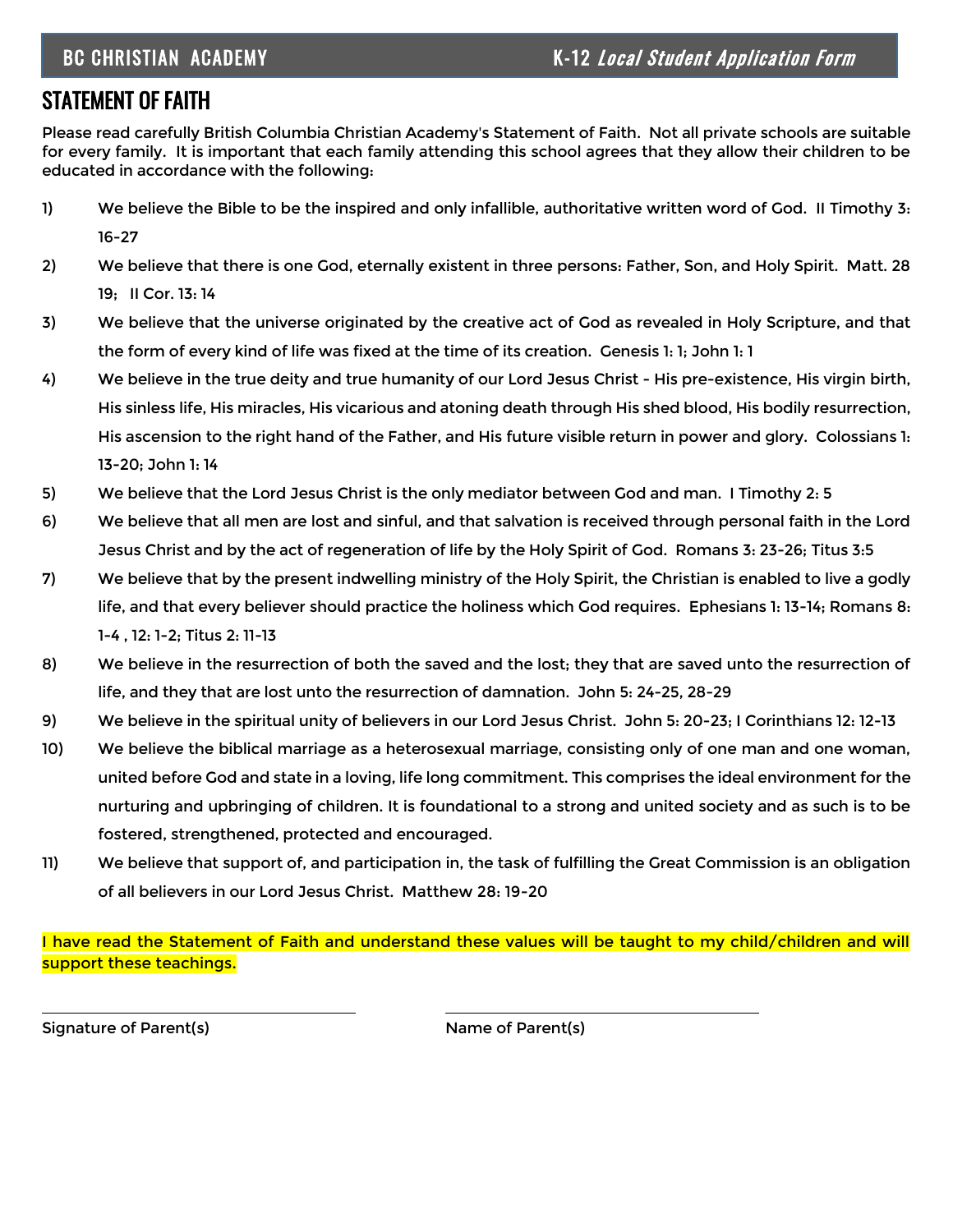# PARENT CODE (Please check)

- ❑ I will pray earnestly for British Columbia Christian Academy. (Believing Families)
- ❑ I will cooperate fully in the educational functions of British Columbia Christian Academy, doing my best to make Christian education effective in the life of each of my children so that he or she may love and serve the Lord Jesus Christ all of his or her life.
- ❑ I have read the "Policies Relating to Tuition Payment" and agree to fulfill all my financial obligations to British Columbia Christian Academy on or before the due date in accordance with these policies. If unable to pay on time, I will notify the business office in advance (a) giving a reasonable explanation for the delay, and (b) stating when the payment can be made.
- $\Box$  I will encourage and help my children support the outreach projects of British Columbia Christian Academy as the Lord enables.
- $\Box$  I will undertake volunteer duties and responsibilities for British Columbia Christian Academy as opportunities arise and as God provides time and strength. (Refer to Parent Participation Program Policy for detailed information and requirements).
- $\Box$  I will regularly attend meetings and parents' functions of British Columbia Christian Academy. I will especially make an effort to attend the Annual Business and Semi-Annual Business Meeting.
- $\Box$  I will do my best to attend the Parent Orientation meeting when I have a child entering a division of the school for the first time.
- ❑ If I become dissatisfied with the school in any respect, I will seek to resolve the matter with the person or persons involved rather than begin to spread criticism or hold a negative attitude in my heart. (Matt.18:15-17)
- $\Box$  I will seek the advancement of British Columbia Christian Academy in all areas, i.e., spiritually, socially,academically and physically.
- ❑ I have read and agree with the Statement of Faith of the school and am willing to have my child(ren) educated in accordance with it.
- $\vert\ \vert$  I support the Christian perspectives being taught at B.C. Christian Academy.
- I agree that the school reserves the right, in consultation with the parent(s), to place a child at the appropriate grade level.
- $\Box$  I agree that the school reserves the right to suspend or expel any student who (or whose parent/guardian) does not cooperate with the educational process, or the standards set by the school.
- $\Box$  I agree that the school reserves the right to expel or suspend any student whose life style is not consistent with the school's Code of Conduct, or if there is failure to disclose relevant information concerning the student or family.
	- ❑ I have read the Parent/Student Handbook and fully understand the commitment I am making.
	- ❑ I understand that voting rights are reserved for BC Christian Society members only and that only believing families (as defined in the Statement of Faith) may be Society Members.

#### My signature indicates that I have understood and agree to all the points of the Parent Code and and fully accept the School's teaching of their Statement of Faith.

Father/Guardian Signature **Mother/Guardian Signature** Mother/Guardian Signature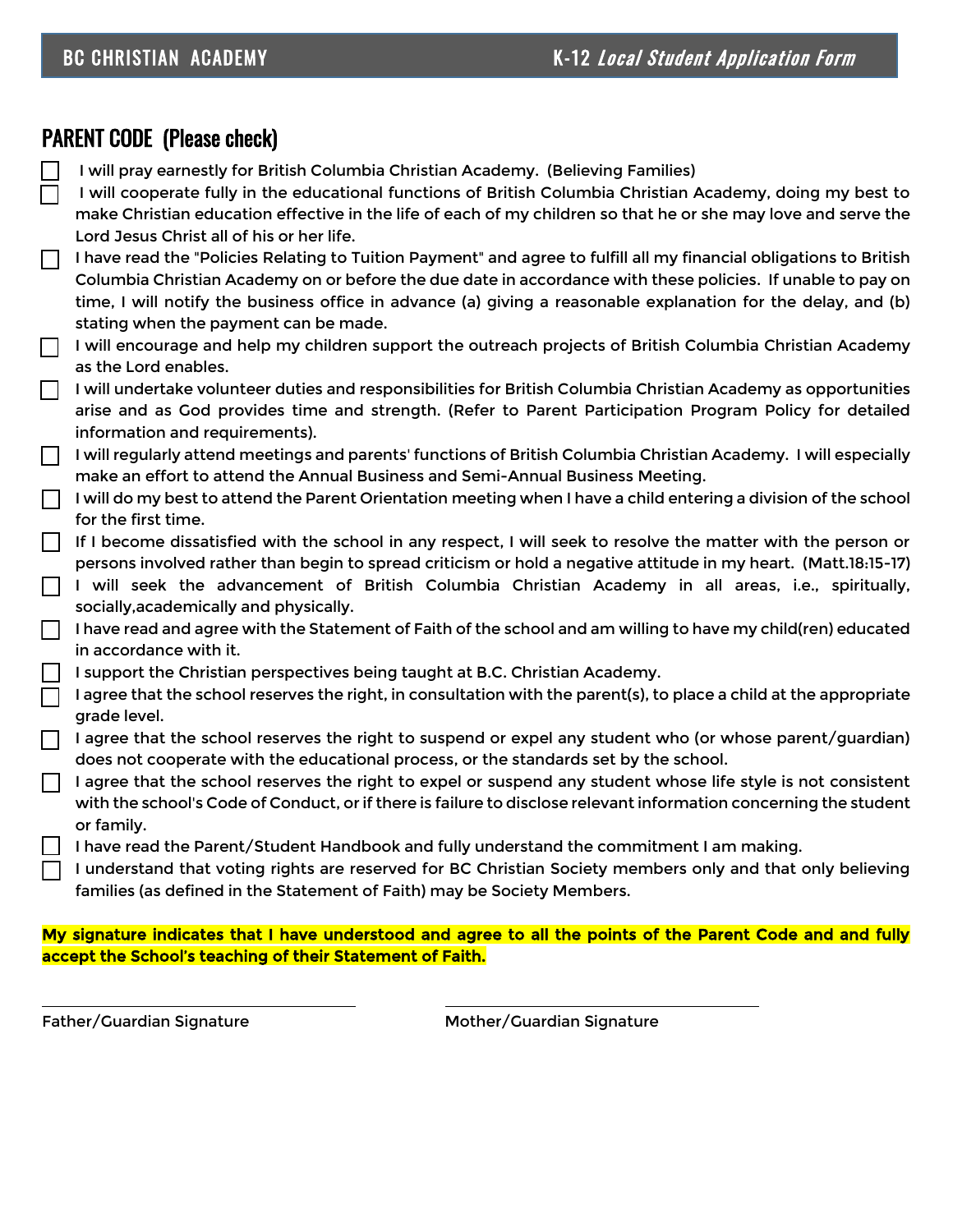# STUDENT CODE OF CONDUCT

At British Columbia Christian Academy we make it a top priority to live lives that please and honor God. Every student is expected to comply with the following guidelines and statements:

#### Regarding the Lord

- I acknowledge that God's Word, the Bible, has supreme authority in my life and that my conduct at school will be measured against it (2 Timothy 3:16-17; Exodus 20:1-17; Deuteronomy 6:1-21).
- I will refrain from using God's name carelessly and without reverence (Exodus 20:7).
- I recognize that I am accountable to God for my actions (Romans 14:12; Matthew 12:36-37).

#### Regarding Authorities

- I acknowledge that God has granted authority to leaders to help govern me (Hebrews 13:17; Romans 13:1-5; Titus 3:1-2).
- I recognize that while many things are permitted, the school has decided which things are beneficial for me while attending BCCA (1 Corinthians 10:23).
- I will submit to discipline, correction, and consequences as deemed appropriate by the school authorities (Hebrews 12:11).

#### Regarding Others

- I will conduct myself with the interest of others in mind (Philippians 2:4; Matthew 22:39; 1 Corinthians 10:24).
- I will behave in such a way that will promote harmony and peace with my teachers and classmates and within the school (Romans 12:8; Proverbs 16:28).
- I will refrain from unwholesome talk (Ephesians 4:29; Ephesians 5:4).
- I will put my desires under biblical authority when it comes to relationships of the opposite sex (1 Timothy 5:1-2; Ephesians 5:3; 1 Corinthians 6:13b,18).

#### Regarding Myself

- I will treat my body as a temple of the Holy Spirit and refrain from substance abuse of any kind as well as sexual immorality (1 Corinthians 6:19-20).
- I will not be swayed by or preoccupied by earthly things things that are contrary to God's standard of righteousness (Romans 1:29-32; Galatians 5:19-21).
- I will actively set my mind on heavenly things (Philippians 4:8; Galatians 5:22-23).

#### Smartphone Smart School Policy (Kindergarten to Grade 7 only)

I understand that any electronic devices (including but not limited to smartphones, iPads, iPods, mobile gaming devices, smartwatches, etc…) are not to be taken to school. Any violation of this policy may result in the electronic device being confiscated.

I, **I** and the school's Student Code of  $\alpha$  (print name) , am aware of the school's Student Code of Conduct and the *Smartphone Smart School* Policy. I agree to follow and support both to the best of my ability. As a student attending BC Christian Academy, I promise to take responsibility for any violations of the Code of Conduct as well as agree to any discipline procedures the school may deem appropriate.

 $Date:$   $\hbox{\quad}$ 

Student Signature or Parent Signature (on behalf of K-Gr.4 students)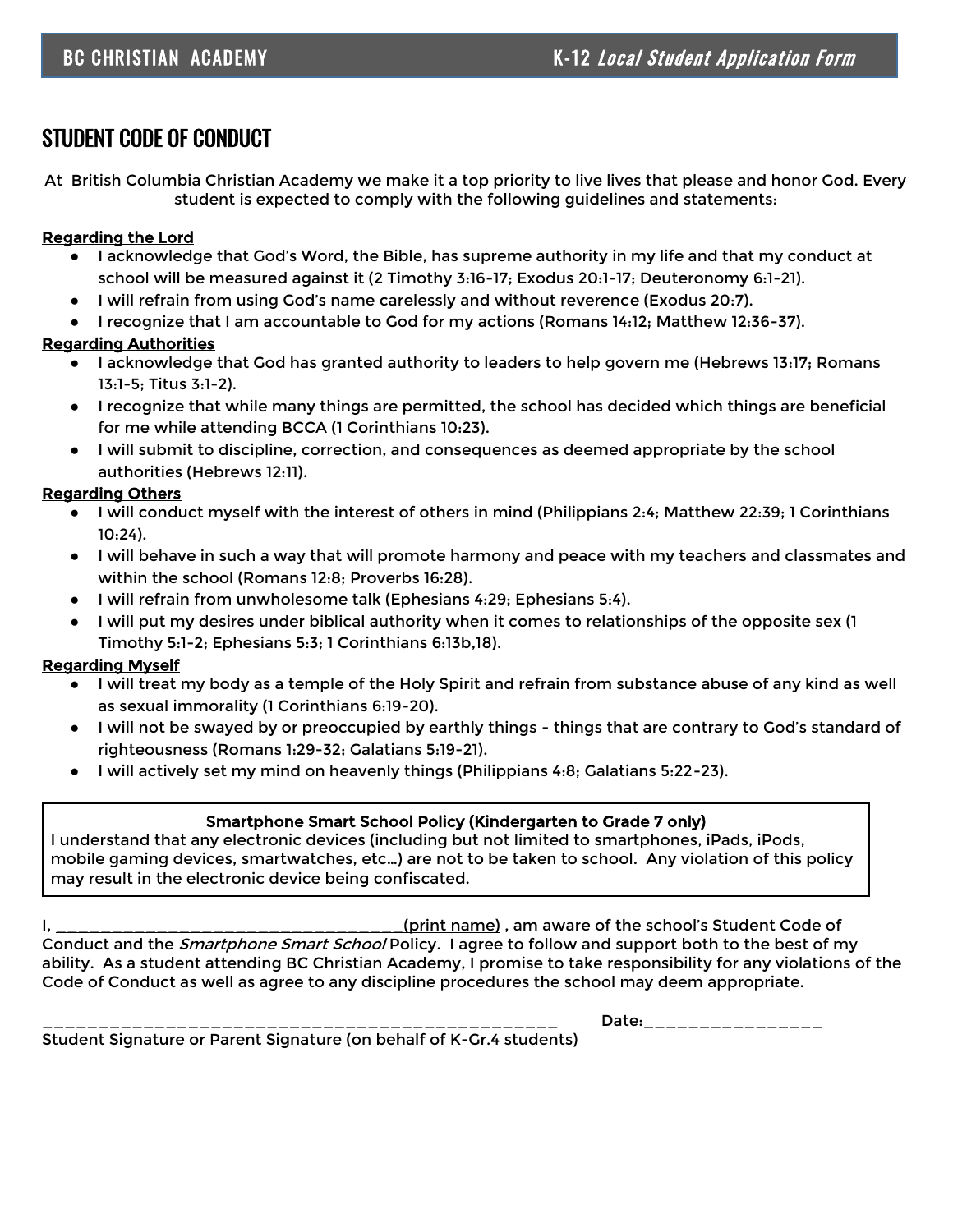## TUITION AND FEES 2022-2023

| <b>GRADES</b>          | <b>OLDEST CHILD</b> | <b>SECOND CHILD</b> | THIRD CHILD | <b>CHROMEBOOK FEE</b> | <b>STUDENT FEE</b> |
|------------------------|---------------------|---------------------|-------------|-----------------------|--------------------|
| Kindergarten - Grade 4 | 5900                | 3400                | 2300        |                       | 110                |
| Grades $5 - 8$         | 6700                | 3800                | 2500        | 475                   | 250                |
| <b>Grades 9 - 10</b>   | 7100                | 4000                | 2700        |                       | 325                |
| <b>Grades 11 - 12</b>  | 7400                | 4000                | 2700        |                       | 350                |

#### MAXIMUM FAMILY RATE: \$14,000

#### TUITION FEES PAYMENT OPTIONS: (Please choose one)

❑ Lumpsum payment, Full tuition payment option, and if paid in full by first week of school, you are eligible for a discount of 2%.

10 Monthly payment: Must complete EFT (Electronic Funds Transfer) form and return with a voided cheque. Tuition and Fees will be paid September to June and first payment will include Student Fees.

 $\Box$  12 Monthly tuition Must complete EFT (Electronic Funds Transfer) form and return with a voided cheque.

Payments will be debited from your bank account from July 1, 2022 through June 1, 2023.

#### OTHER FEES:

Registration Fee : \$250.00 per family must be submitted with application. This fee is non-refundable.

Student Fee : \_\_\_\_\_\_\_ See grid above for appropriate fee for your child according to their (K - 12) grade.

❑ Chromebook Fee : \$475 (for incoming Gr 5 to 8 students)

#### OTHER OBLIGATIONS:

□ Parent Participation Program: Participating families must fulfill a total of 20 hours of volunteer work, separated into two semesters–10 hours by JANUARY 31st and another 10 hours by JUNE 30th 2023. Complete the PPP form and submit along with a voided cheque. Please note that any unfinished PPP hours after the end of each semester will be charged and processed via EFT (Electronic Funds Transfer) at \$20 per hour.

❑ School Property including Textbooks: If a student loses and/or damages any school property including textbooks, parents/guardians are responsible to pay \$200/student (up to \$500/family) for the replacement of the lost or damaged items. This amount will be deducted from your bank account (see PPP/Textbook deposit EFT form for more details).

#### WITHDRAWAL:

 $\Box$  When a student voluntarily withdraws from the school for any reason, two (2) full school months notice must be given. In lieu of notice, a one (1) month tuition penalty will apply.

I/We have read, understand and agree to pay all applicable fees as described above on the due date. I/We also understand and agree that failure to pay any fees by the due date may result in late fees and/or other penalties, including collection and legal fees.

| Parent/ Guardian Name & Signature | Parent/ Guardian Name & Signature |
|-----------------------------------|-----------------------------------|
| Name(s) of child(ren)             | Date                              |
| Name(s) of child(ren)             | Date                              |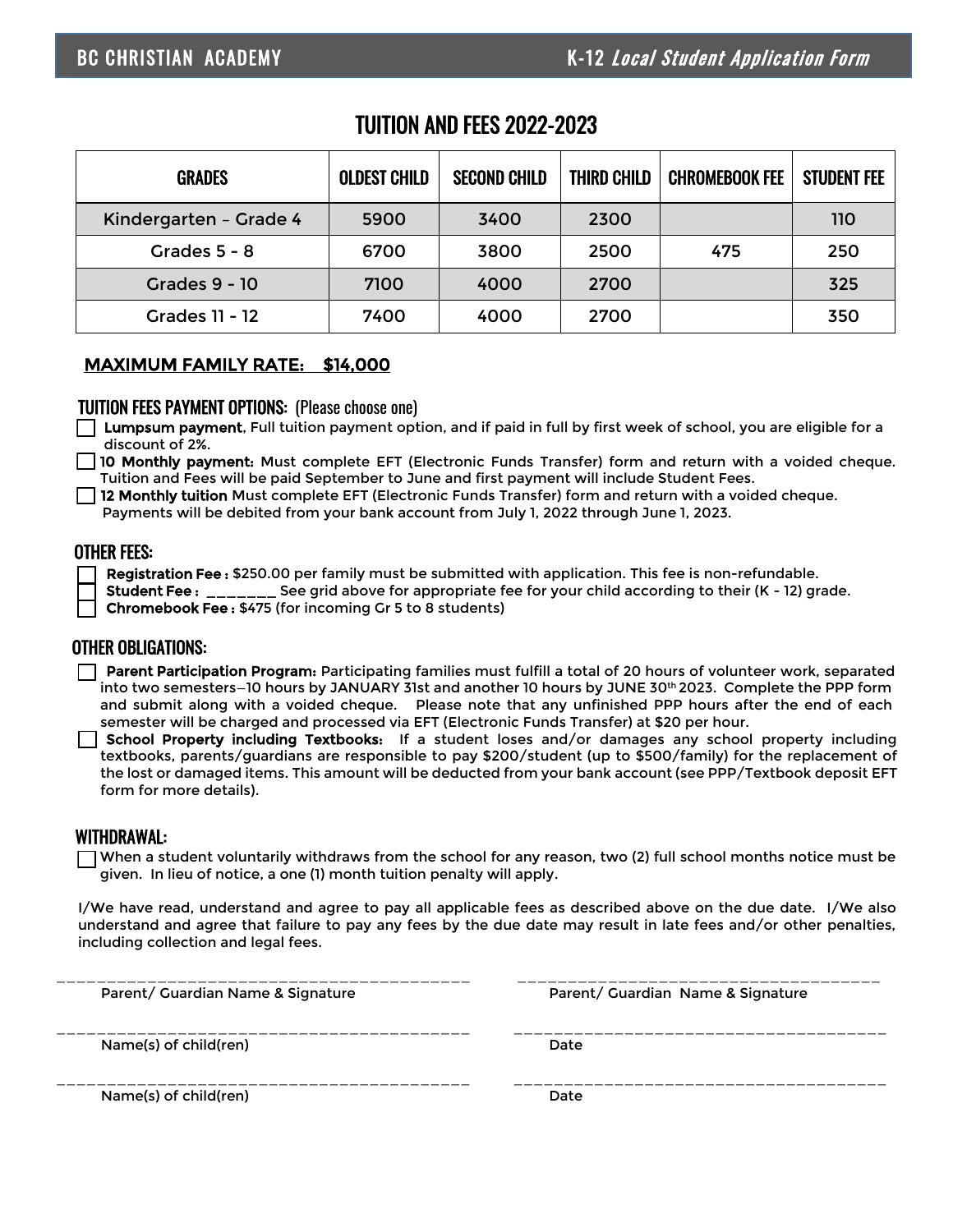# POLICIES RELATING TO ADMISSIONS AND FEE PAYMENTS

Standard tuition rates apply to all students admitted to the school. The following policies apply unless arrangements have been made with the business office.

- 1. In making this application, I/we understand and agree with the purpose of British Columbia Christian Academy (BCCA) as set out in the handbook, and acknowledge that I am applying to enroll my child because of my earnest desire that he/she receives a Christ-centred education.
- 2. I/We understand that all tuition payments and fees are due at the beginning of each school year. If payments are made monthly, it is due on the first of the month. A late fee of \$50 will be assessed on any tuition payments received after the fifteenth of the month.
- 3. I/We understand that monthly tuition payments, will be paid by EFT (Electronic Funds Transfer) and the tuition amount will be automatically deducted from my/our bank account on the first of each month.
- 4. I/We understand that any dishonored (returned) payment must be paid promptly with a service charge of \$45 and late fees, if applicable.
- 5. I/We understand that if my/our account is in arrears greater than 90 days, the matter will be reviewed by the Tuition Committee, and/or the BCCA board which may result in your child(ren) from being permitted to continue attending BCCA until suitable payment arrangements are made.
- 6. I/We understand when a student voluntarily withdraws from the school for any reason, two months written notice must be given. In lieu of notice, a one-month tuition payment is due and payable to the school. Any registration fees, student activity fees and tuition deposit is considered non-refundable.
- 7. I/We understand that a non-refundable deposit of \$250 confirms the student(s) enrollment into the coming school year. The deposit will be divided and applied towards the monthly tuition from September to June.
- 8. I/We understand that a registration fee of \$150 is payable every school year and is not refundable when the family changes their mind. For current school families, the registration fee is waived only if the re-registration form and deposit of \$250 is submitted by the deadline given on the re-registration form.
- 9. I/We understand that if we have any tuition or fees still outstanding as of June 30<sup>th</sup> of the school year, my/our family may be placed on the waiting list of the school regardless of whether I/we have re-registered for the next school year.
- 10. I/We understand that report cards/transcripts and/or yearbook of students owing tuition at the end of the school year may be held back until all fees are paid. In addition, no senior student will be permitted to attend graduation exercises or receive a diploma unless the family's tuition payments are up to date.
- 11. I/We understand that continued failure to meet the above stated obligations or agreements with the Business Office ON TIME will result in Board action to consider refusal of enrollment for subsequent years.
- 12. I/We understand when a student is expelled or withdrawn at the recommendation of the school; tuition for the full month will be due up to and including the month of expulsion or withdrawal.
- 13. I/We understand that all unpaid tuition accounts from past years are still due to British Columbia Christian Academy, and failure to pay any fees by the due date may result in late fees and/or other penalties, including collection and legal fees.
- 14. I/We understand that all students must respect school property including textbooks. If my child/ren loses or damages any school property, I/we will be responsible to replace the item(s). Replacement of item(s) will be billed and payment will be processed through EFT.

I/We the undersigned solemnly declare that we have read and understood the policies and conditions relating to tuition and fee payments as described above. By signing below, I/we accept full responsibility for the payment of all tuition and student fees. If BC Christian Academy finds any falsification of documents or information provided to the school, BC Christian Academy reserves the right to immediately withdraw the student (without refunds to any fees paid).

Approved/Declined by:

Father/Guardian Signature/Date Mother/Guardian Signature/Date

Start Date:

Principal's Signature/Date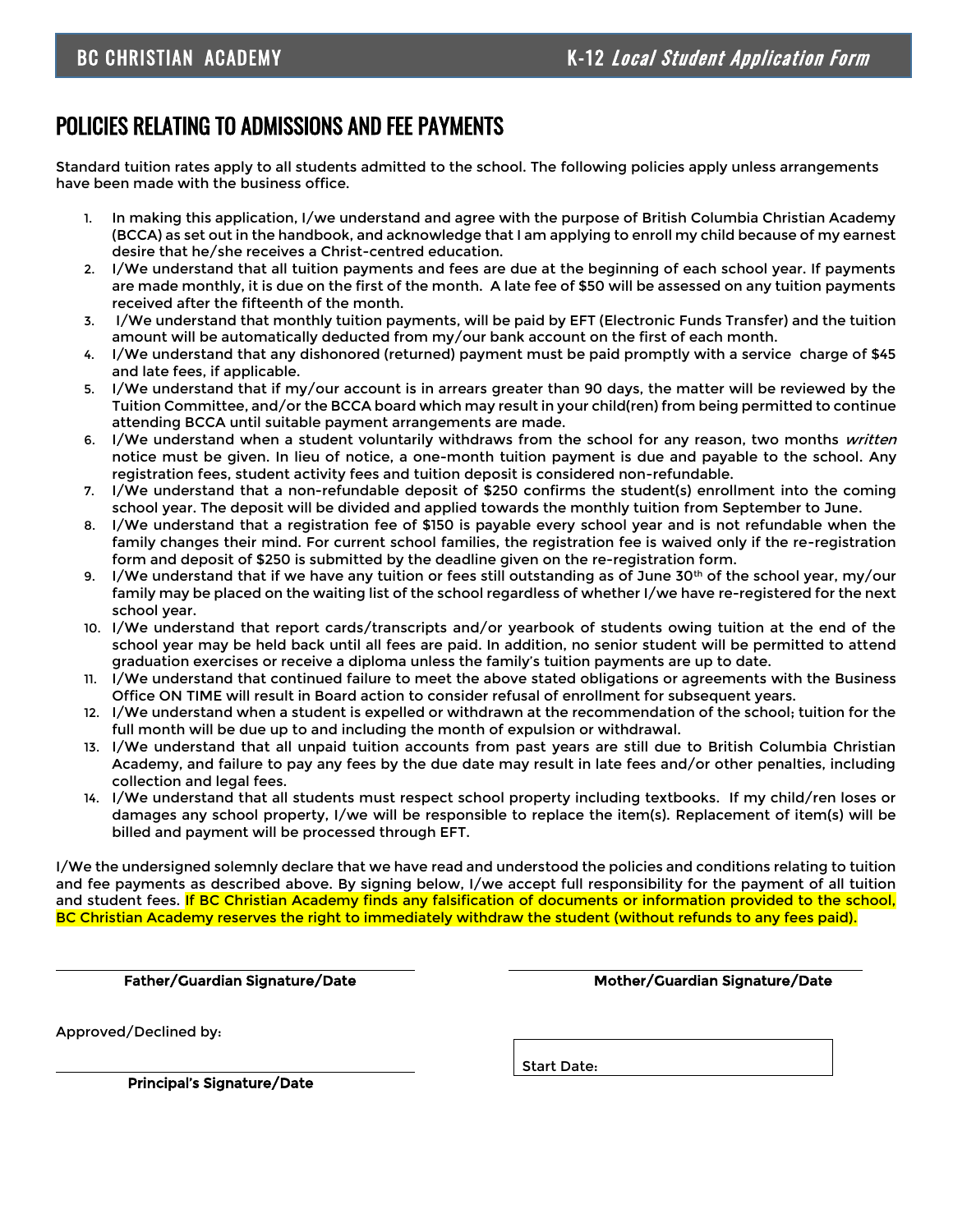#### MEDICAL DECLARATION FORM

EMERGENCY CONTACTS (PLEASE LIST 2 PEOPLE OTHER THAN PARENTS):

| $\sim$ 2.                                                                                                                                                                                                                                 |                                   |
|-------------------------------------------------------------------------------------------------------------------------------------------------------------------------------------------------------------------------------------------|-----------------------------------|
|                                                                                                                                                                                                                                           |                                   |
| PRIVATE MEDICAL INSURANCE POLICY #: _________________________COVERAGE FROM ____________TO _________<br>(student must have adequate insurance coverage at all time. Private medical insurance is required until msp coverage is obtained.) |                                   |
|                                                                                                                                                                                                                                           | PHONE: __________________________ |
|                                                                                                                                                                                                                                           |                                   |

Please fill in dates (YYYY/MM/DD) of all past immunization, including those given by doctor or attach a copy of immunization certificate.

|                                                             | Shot 1 | Shot 2 | Shot 3 | Shot 4 |
|-------------------------------------------------------------|--------|--------|--------|--------|
| DPTPH (Penta)(Diphtheria/Acellular Pertussis/               |        |        |        |        |
| Tetanus/ Inactivated Polio/ Haemophilus Influenza Type B)   |        |        |        |        |
| <b>HEPATITIS B</b>                                          |        |        |        |        |
|                                                             |        |        |        |        |
| MMR (MUMPS/MEASLES/RUBELLA)                                 |        |        |        |        |
|                                                             |        |        |        |        |
| Kindergarten Booster (DPTP)                                 |        |        |        |        |
| (Diphtheria/Acellular Pertussis/Tetanus/ Inactivated Polio) |        |        |        |        |
| Varicella (Chickenpox) for children who have not            |        |        |        |        |
| already had Chickenpox, the desease                         |        |        |        |        |

You may have to contact your physician for a record if you do not have a copy of immunizations he/she has given your child. Please keep the health unit informed of any additional immunizations done after providing this record. The school's public health nurse would be pleased to discuss the student's immunization or any other health concern.

| 1. | Is the student currently taking any medication on a regular basis?                                                                                                            | <b>I</b> YES | <b>NO</b>        |
|----|-------------------------------------------------------------------------------------------------------------------------------------------------------------------------------|--------------|------------------|
|    |                                                                                                                                                                               |              |                  |
| 2. | Will the need to take this medication while at school?                                                                                                                        | I IYES       | I Ino            |
| 3. | Does the student have a history of previous medical concerns or surgery?                                                                                                      | ∏ YES        | ⊟NO              |
|    | Please provide details:                                                                                                                                                       |              |                  |
|    | 4a. Does the student have any known allergies?<br>If yes, please name allergies:                                                                                              | I IYES       | I INO            |
|    | 4b Symptoms that student has experienced during an allergic reaction are.                                                                                                     |              |                  |
| 5. | Has the student ever suffered an allergic reaction that has caused him/her to experience breathing<br>difficulties, dizziness, fainting, or shock?<br>Please provide details: | I I YES      | I INO            |
| 6. | Has the student ever had need of oral (tablet or liquid) or injectable medication for an allergic reaction?<br>If "Yes" please contact the school for an additional form.     |              | I I YES<br>I INO |

Please rest assured that if the student is in need of assistance for a medical emergency, the school will attempt to inform you immediately. The student will, however, be promptly cared for whether or not we are able to contact you.

In the case of a medical emergency the school will attempt to contact you, or the guardian, to pick up your child or for direction as to<br>what action to take. If you or the guardian is unavailable; the emergency contacts wi reaching a contact person we will take action as deemed necessary and keep trying to make contact with the parents/ guardians until successful.

Please use this space if there is anything else you want us to know about the student: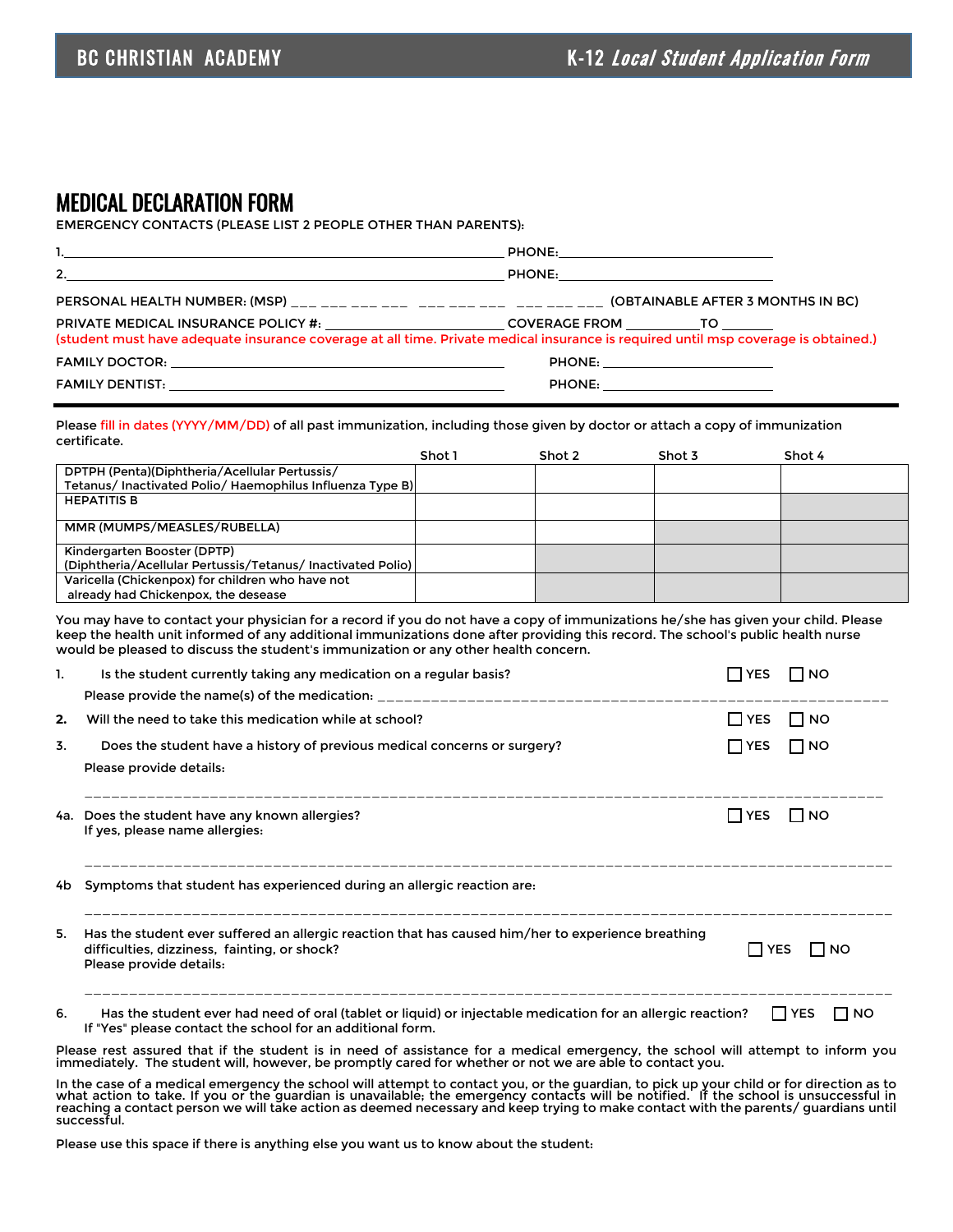\_\_\_\_\_\_\_\_\_\_\_\_\_\_\_\_\_\_\_\_\_\_\_\_\_\_\_\_\_\_\_\_\_\_\_\_\_\_\_\_\_\_\_\_\_\_\_\_\_\_\_\_\_\_\_\_\_\_\_\_\_\_\_\_\_\_\_

\_\_\_\_\_\_\_\_\_\_\_\_\_\_\_\_\_\_\_\_\_\_\_\_\_\_\_\_\_\_\_\_\_\_\_\_\_\_\_\_\_\_\_\_\_\_\_\_\_\_\_\_\_\_\_\_\_\_\_\_\_\_\_\_\_\_\_

Parent's/Guardian's Name & Signature<sup>--------------</sup>